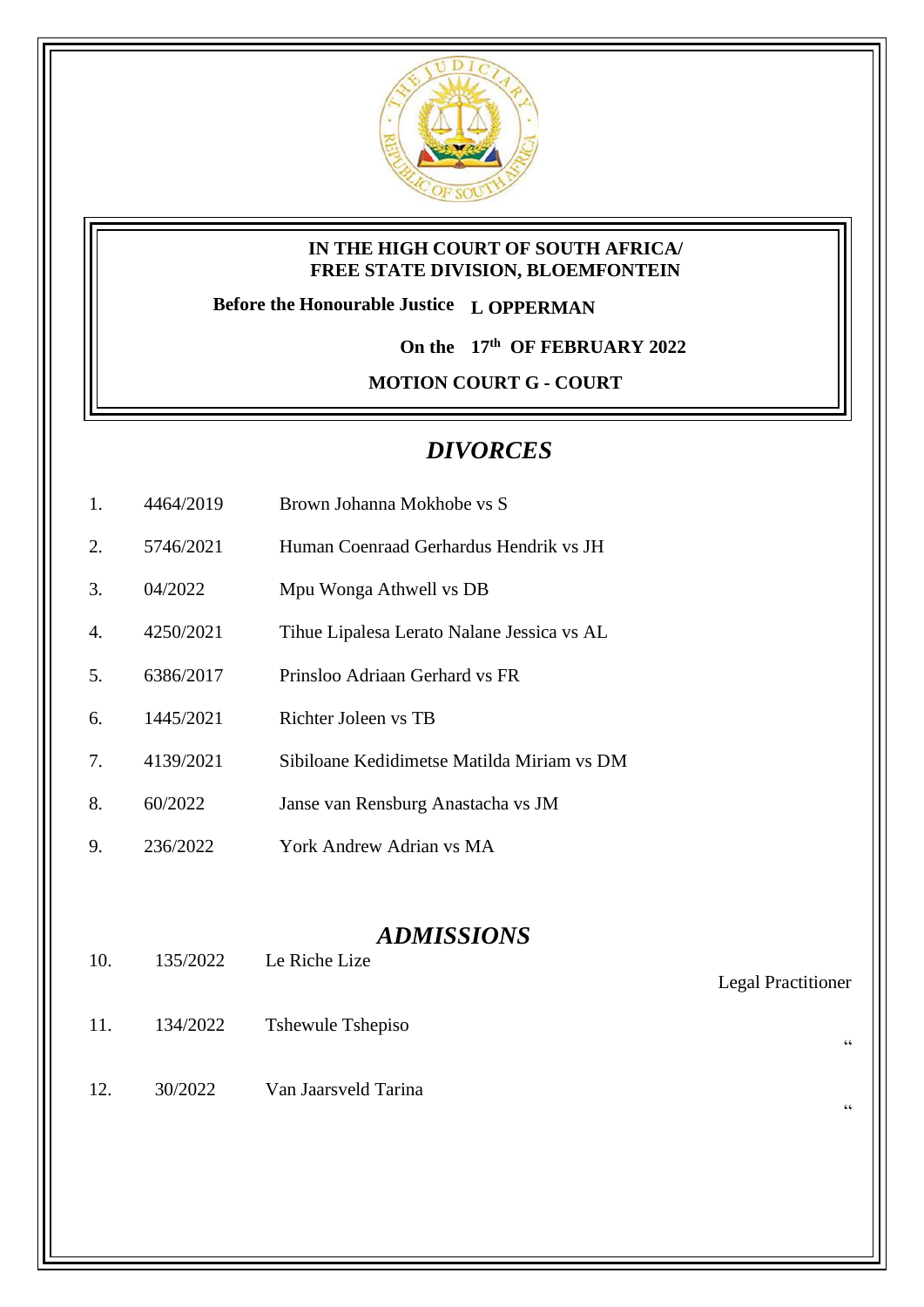|              |               | <b>INSOLVENCIES</b>                                             |                |
|--------------|---------------|-----------------------------------------------------------------|----------------|
| 13.          | 2009/2021     | <b>Standard Bank vs Francis HP</b>                              | Sequestration  |
| 14.          | 5793/2021     | Tuhf Ltd vs Pillay RG                                           | 66             |
| 15.          | 262/2022      | De Klerk C vs De Bruin L                                        | 66             |
| 16.          | 4345/2021     | Kabelo Investments (Pty) Ltd vs Dela Casa Trading 507 CC        | Liquidation    |
|              |               | <b>UNOPPOSED APPLICATIONS</b>                                   |                |
| 17. 86/2022  |               | Lockman SB vs Davids SJ & 1                                     |                |
|              | 18.1481/2018  | Quick Leap Investments 438 vs Dept: Human Settlements of FS & 3 | Interdict      |
|              | 19.1223/2018  | Smith MS vs Smith MR                                            | To Compel      |
|              | 20.6234/2018  | Hlapi MS vs Minister of Police                                  | 66             |
| 21.830/2019  |               | Lekeno SS & 1 vs Methola Visible SpeedNtsane                    | 66             |
|              | 22.13442019   | Ntsane GG vs Road Accident Fund                                 | $\,$ 6 $\,$    |
|              | 23.1099/2021  | Varymix Ninteen (Pty) Ltd vs Baruk Property Group (Pty) Ltd     |                |
|              | 24. 2044/2019 | Mokhemisa KE vs RAF                                             | 66             |
|              | 25.1838/2020  | Motaung TG vs Minister of Police                                | 66             |
|              | 26. 2457/2020 | Moeti M vs Minister of Police                                   | 66             |
| 27.583/2017  |               | Motaung DF vs Member of the Executive Council for Health of FS  | $\,$ 6 $\,$    |
|              | 28.1143/2020  | Mogoregi KF vs Minister of Police                               | Condonation    |
|              | 29.3649/2020  | Mofokeng JM vs Ministr of Police $& 1$ other                    | $\,$ 6 $\,$    |
| 30. 192/2021 |               | Ramohomane JM vs Minister of Police & 1 other                   | 66             |
| 31.193/2021  |               | Moletsane IA vs Minister of Police & 1 other                    | 66             |
| 32.266/2021  |               | Tsietsi FI vs Minister of Police & 1 other                      | $\mbox{\bf G}$ |
|              | 33.1856/2021  | Radebe JM vs Minister of Police & 1 other                       | 66             |
| 34. A20/2021 |               | Heunis LM vs WA                                                 | 66             |
|              |               |                                                                 | 66             |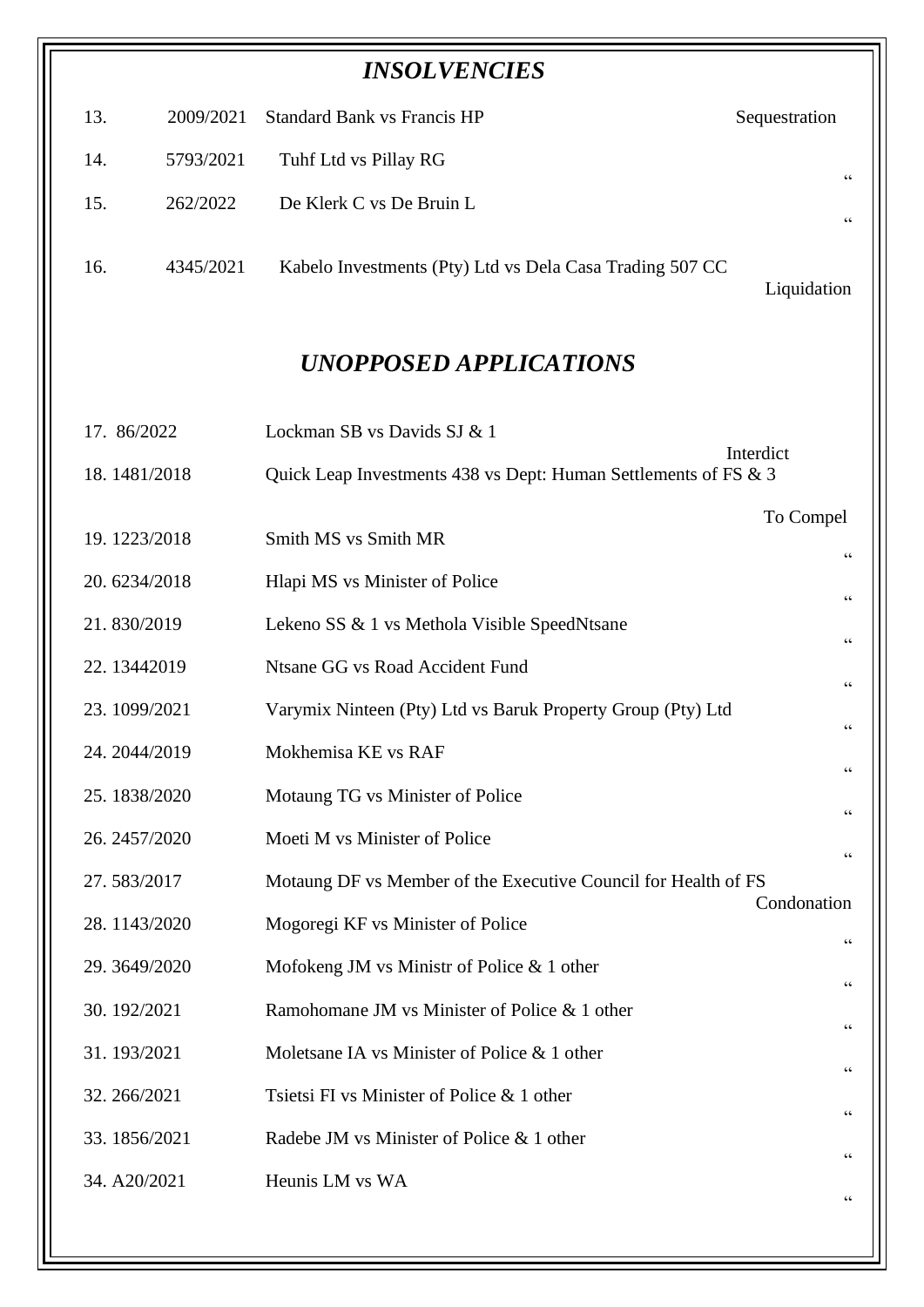| 35.5846/2021   | Viviers R vs Master of the FS High Court & 1 other                                 |                                                |
|----------------|------------------------------------------------------------------------------------|------------------------------------------------|
| 36.242/2022    | K van der Westhuizen (NO) & 1 other vs Master of the HC Bfn                        | Leave to Supplement                            |
|                |                                                                                    | <b>Declatory Order</b>                         |
| 37.5002/2020   | Absa Bank Ltd vs Eister QMN                                                        | Acknowledgement of Debt                        |
| 37A. 2851/2020 | Petrus Francois Pieterse & 1 Other v Dept of Police & Transport & 2 Other          |                                                |
| 38.2142/2014   | Mabaso NB vs Mashiya BA & 1 other                                                  | <b>Money Owing</b>                             |
| 39.917/2020    | Standard Bank of SA Ltd vs van Loggenberg D                                        | <b>Rescission of Judgment</b><br>$\zeta \zeta$ |
| 40.6118/2018   | Isaacs IL vs LA                                                                    |                                                |
| 41.4705/2021   | Deed of Settlement to made an order of Court<br>Vermeulen JG vs VY & 1 other       |                                                |
| 42.2349/2021   | SB Guarantee Company (RF)(Pty) Ltd vs Rakhetsi GM & 1 other                        |                                                |
| 43.1030/2021   | Mmaseoe Trading CC vs Pro Africa Engineering                                       | <b>Substituted Service</b>                     |
| 44.5527/2021   | SA Municipal Workers Union & 1 other vs Maluti-A-Phofung Municipality &<br>1 other | <b>Setting Aside</b><br>$\zeta$ $\zeta$        |
| 45.5053/2021   | Moeketsi AM vs Information/Deputy Information Officer FS & 2 other                 |                                                |
| 46.5055/2021   | Moteseki MS vs Information/Deputy Information Officer FS & 2 other                 | Access to Information                          |
| 47.5344/2021   | Roets A vs Roos RD & 1 other                                                       |                                                |
| 48.548/2022    | Bornhan JC & 1 other vs Master of the High Court & 2 other                         | <b>Eviction Order</b><br>$\zeta$ $\zeta$       |
| 49.613/2022    | Williams MP vs Moahi TP & 3 other                                                  |                                                |
| 50.5530/2019   | <b>Belebese PD vs RAF</b>                                                          | $\zeta$ $\zeta$                                |
| 50A. 569/2022  | Swanepoel BR obo AE                                                                | <b>Judicial Review</b>                         |
|                |                                                                                    | <b>CAL</b>                                     |

## *DEFAULT JUDGMENTS*

#### **BOKWA INC**

| 51. | 4742/2021 | SA Taxi Impact Fund (RF)(Pty)Ltd vs Marumo MA |
|-----|-----------|-----------------------------------------------|
|     |           |                                               |

## 52. 4743/2021 Transsec 4(RF) Ltd vs Marumo MA

#### **EG COOPER MAJIEDT**

| 53. | 858/2020  | Absa Bank Ltd vs Pegas Trading CC & 2 others |
|-----|-----------|----------------------------------------------|
| 54. | 2540/2021 | Absa Bank Ltd vs Asande Developers CC        |
| 55. | 4766/2021 | Absa Bank Ltd vs Qhala AM                    |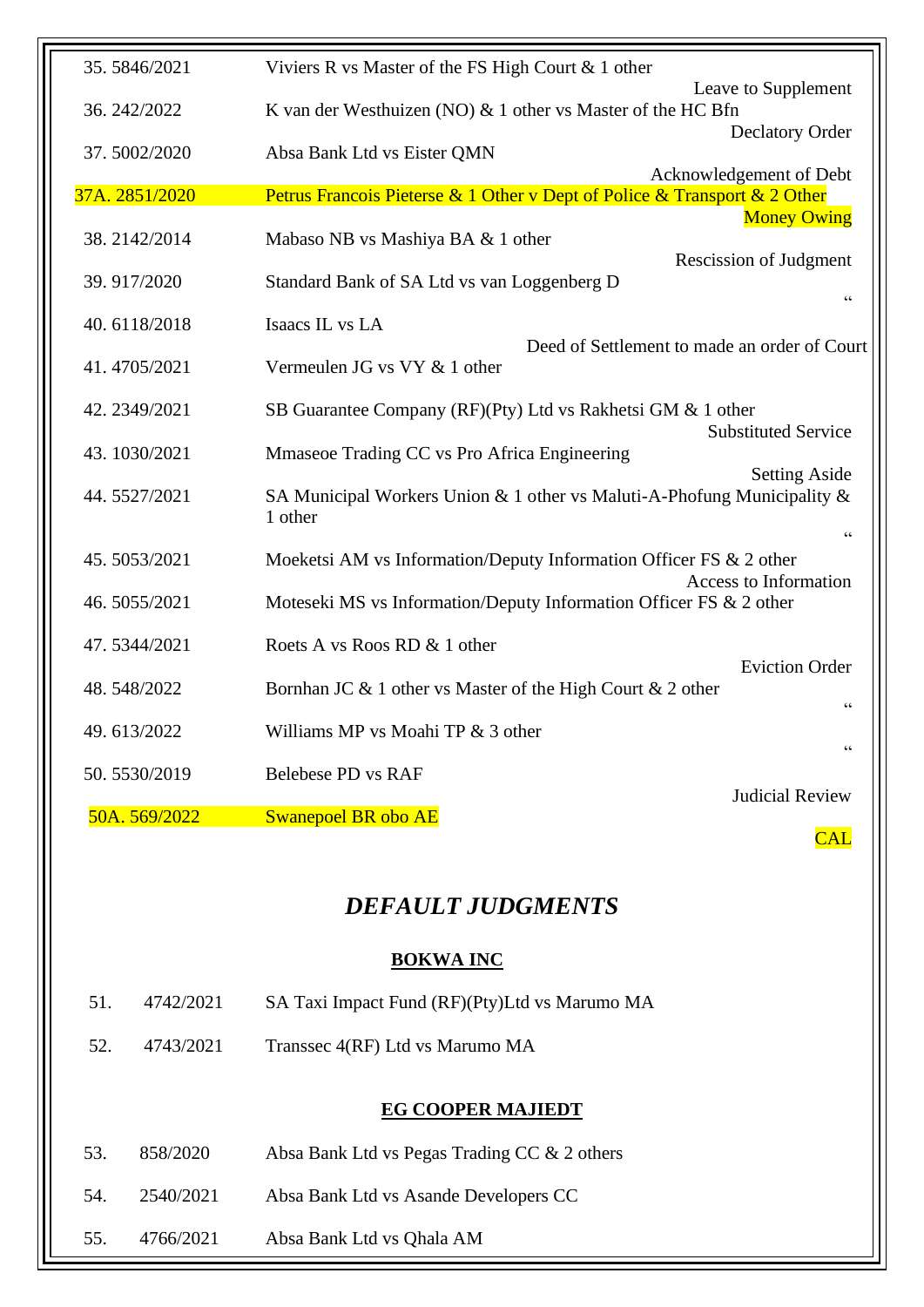| 56.<br>4767/2021 | Absa Bank Ltd vs De Bruyn CJ                              |
|------------------|-----------------------------------------------------------|
| 57.<br>5915/2021 | Absa Bank Ltd vs Modiehi ES                               |
| 58.<br>145/2022  | Absa Bank Ltd vs Sebotsa WL                               |
| 146/2022<br>59.  | Absa Bank Ltd vs Makume IM                                |
|                  | <b>HILL, McHARDY &amp; HERBST</b>                         |
| 60.<br>4746/2021 | Nedbank Ltd vs Thusi TE                                   |
| 61.<br>3976/2021 | Bridge Taxi Finance No 06 (Pty) Ltd vs Zakasa Z           |
| 62.<br>4174/2021 | Bridge Taxi Finance No 05 (Pty) Ltd vs Tsotetsi EM        |
| 63.<br>5591/2021 | Bridge Taxi Finance No 02 (Pty) Ltd vs Motaung LL         |
| 4830/2021<br>64. | Imas Finance (Co-Operative) Ltd vs Manyatsa MJ            |
|                  | <b>JG KRIEK &amp; CLOETE</b>                              |
| 65.<br>3298/2021 | Pretorius MM vs Janse van Vuuren G                        |
|                  | <b>MCINTYRE VAN DER POST</b>                              |
| 66. 5277/2021    | Nedbank Ltd vs Motaung MM                                 |
| 67.5666/2021     | Nedbank Ltd vs Mphuthi LNM                                |
| 68.5896/2021     | Nedbank Ltd vs De Jager C                                 |
| 69.1109/2020     | Standard Bank of SA Ltd vs Tollie PB & 1 other            |
| 70.2080/2021     | Changing Tides 17(Pty) Ltd (NO) vs Tshoniswa MJ & 1 other |
| 71.2585/2021     | Nedbank Ltd vs Phatela B & 1 other                        |
|                  | <b>PHATSHOANE HENNEY</b>                                  |
| 72.<br>1344/2021 | Absa Bank Ltd vs Letsaba SR & 1 other                     |
|                  | <b>POSWA INC</b>                                          |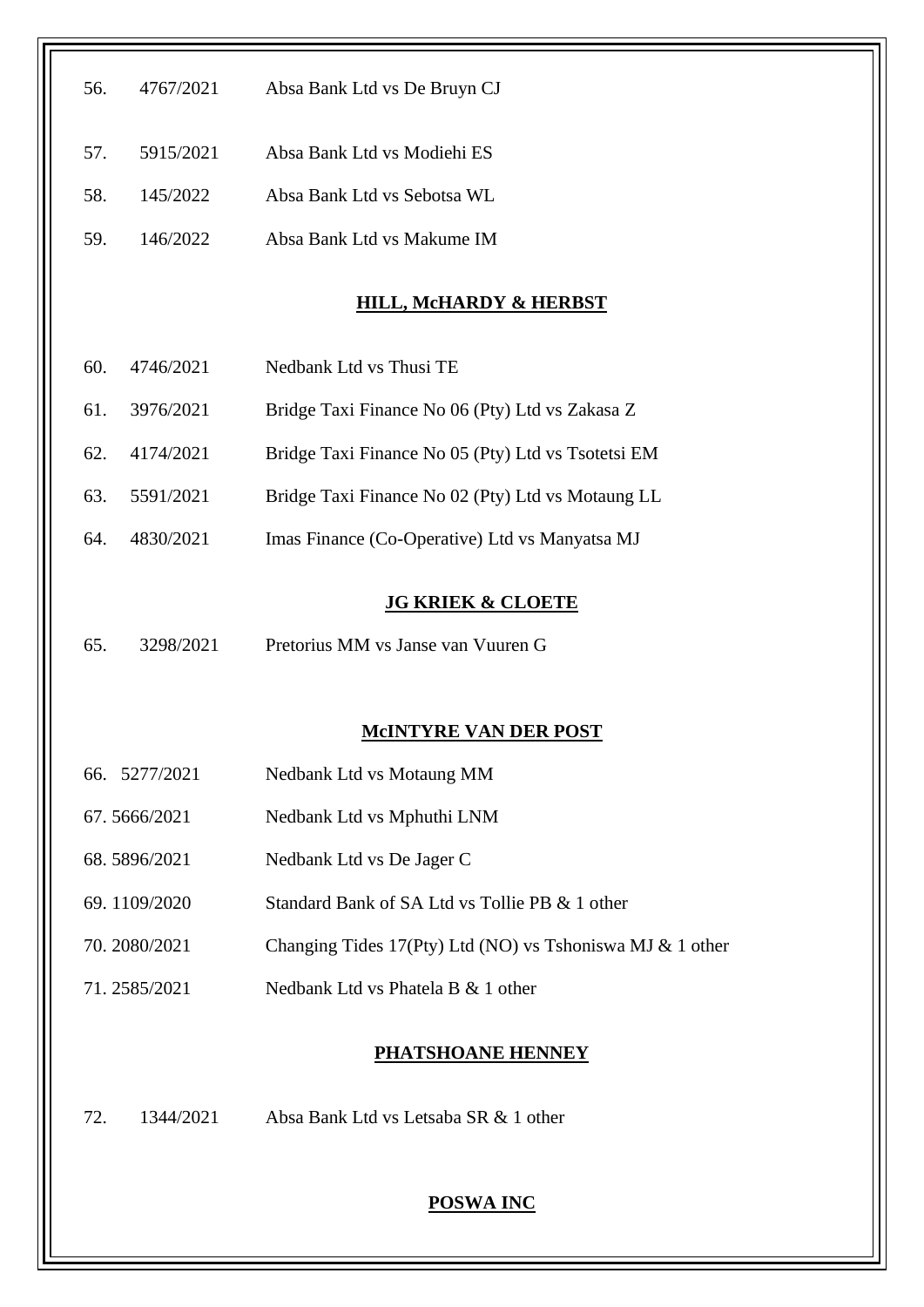| 73.<br>4448/2020 | Government Employees Medical Scheme vs Masibuko NJL |
|------------------|-----------------------------------------------------|
| 1041/2020<br>74. | Absa Bank Ltd vs Odendaal B                         |
| 75.1042/2020     | Absa Bank Ltd vs Molale PI                          |
| 76.1402/2020     | Absa Bank Ltd Malatlhoe RA                          |
|                  |                                                     |
| 77.4322/2020     | Absa Bank Ltd Van Graan PC                          |
| 78.3425/2021     | Absa Bank Ltd vs Madise TV                          |
|                  | <b>STRAUSS DALY INC</b>                             |
| 4153/2020<br>79. | SB Guarantee Company (RF)(Pty) Ltd vs Mbiko YE      |
| 80.<br>4851/2021 | Standard Bank of SA Ltd vs Muller DP                |
|                  |                                                     |
| 81.2574/2019     | Standard Bank of SA Ltd vs Snyman S                 |
| 82.5071/2021     | Standard Bank of SA Ltd vs Tshabalala SM            |
| 83.5142/2021     | Standard Bank of SA Ltd vs Stuurman LZ              |
| 84.5172/2021     | Standard Bank of SA Ltd vs Bokang MM                |
| 85.5173/2021     | Standard Bank of SA vs Galekgobe RC                 |
| 86.5265/2021     | Standard Bank of SA Ltd vs Gumede MJ                |
| 87.5372/2021     | Standard Bank of SA Ltd vs Ntoi PF                  |
| 88.5490/2021     | Standard Bank of SA Ltd vs Louw JJ                  |
| 89.5521/2021     | Standard Bank of SA Ltd vs Sibeko SH                |
| 90.5548/2021     | Standard Bank of SA Ltd vs Mnguni S                 |
| 91.5681/2021     | <b>Standard Bank of SA Ltd vs Mosia TS</b>          |
| 92.5858/2021     | Standard Bank of SA Ltd vs Dougles FL               |
| 93.5188/2021     | FFS Finance SA (RF) (Pty) Ltd vs Maqokolo S         |
| 94.81/2022       | FFS Finance SA (RF) Ltd vs Mohale TM                |
|                  | <b>SYMINGTON &amp; DE KOK</b>                       |
| 2320/2021<br>95. | Firstrand Bank Ltd vs Siko HH & 1 other             |
| 5076/2021<br>96. | Firstrand Bank Ltd t/a Wesbank vs La Cock A         |
|                  |                                                     |